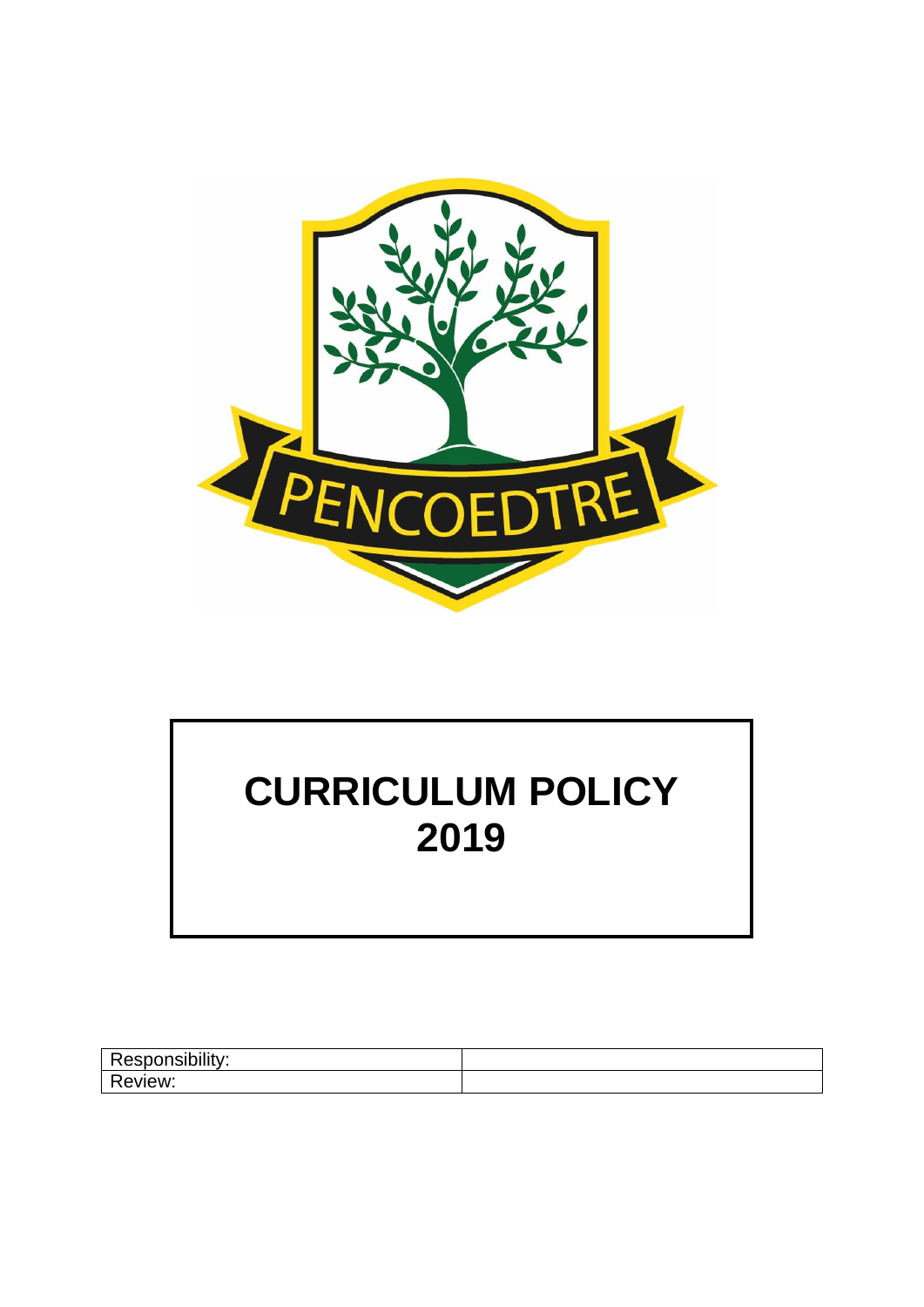# **OVERVIEW**

The school's curriculum follows statutory requirements and the requirements of the National Curriculum. Pencoedtre High School endeavours to ensure that a broad and balanced curriculum is provided to its students. We seek to promote the spiritual, moral, cultural, mental and physical development of our pupils and prepare our pupils for the opportunities, responsibilities and experiences of adult life.

The curriculum at Pencoedtre High School supports the aims, ethos and values of the school by:

- promoting each student's intellectual, aesthetic, moral, physical and social development
- ensuring that equality of opportunity in access to the curriculum is an entitlement
- providing students with opportunities to be happy and successful learners
- Setting high expectations, to ensure students become independent learners, and attain the knowledge, skills (including learning skills), understanding and qualifications for success in the 21st Century.
- creating an ethos which demands high regard for self and others, and ensures that each student makes a positive contribution to the community and wider society
- providing a stimulating, challenging and supportive curriculum which meets the needs and interests of all learners and celebrates success for all
- developing dynamic and meaningful partnerships between the School and the wider community which have, at the core, the aim to raise attainment and promote learning as a lifelong activity. ICT plays a crucial role in all aspects of the School life and the achievement of all of our objectives
- promoting the need to live a healthy lifestyle

# **THE NATIONAL CURRICULUM**

In addition to supporting the aims, ethos and values of our school, our curriculum meets the statutory requirements of the Secondary Curriculum and the three key aims for all young people; namely that all young people should be:

- successful learners who enjoy learning, make progress and achieve
- confident individuals who are able to live safe, healthy and fulfilling lives
- responsible citizens who make a positive contribution to society

The curriculum at KS3 and KS4 follows the National Curriculum. PHSE or wider curriculum days, along with morning tutor time, give ample opportunity to cover a planned and co-ordinated programme of personal, social and health education, along with careers advice and guidance.

# **Objectives relating to the curriculum aims of Pencoedtre High School are:**

1. That pupils should become aware of their abilities and in so doing should develop them to their maximum potential. They are expected to acquire skills in speaking and listening, literacy and numeracy, ICT and thinking.

2. That pupils should be aware of the needs of the community and be prepared to contribute fully to the life of the community.

3. That all pupils should be offered a curriculum that has breadth and depth. It must be tailored to each pupil and satisfy their requirements.

4. That pupils who leave Pencoedtre High School should be articulate, literate and numerate, and have lively, enquiring, independent minds.

5. That pupils who leave Pencoedtre High School should:

- be confident in their dealings with adults and peers;
- be able to develop good working relationships with others;
- have knowledge of a wide range of cultures and through this come to respect the rights and needs of others;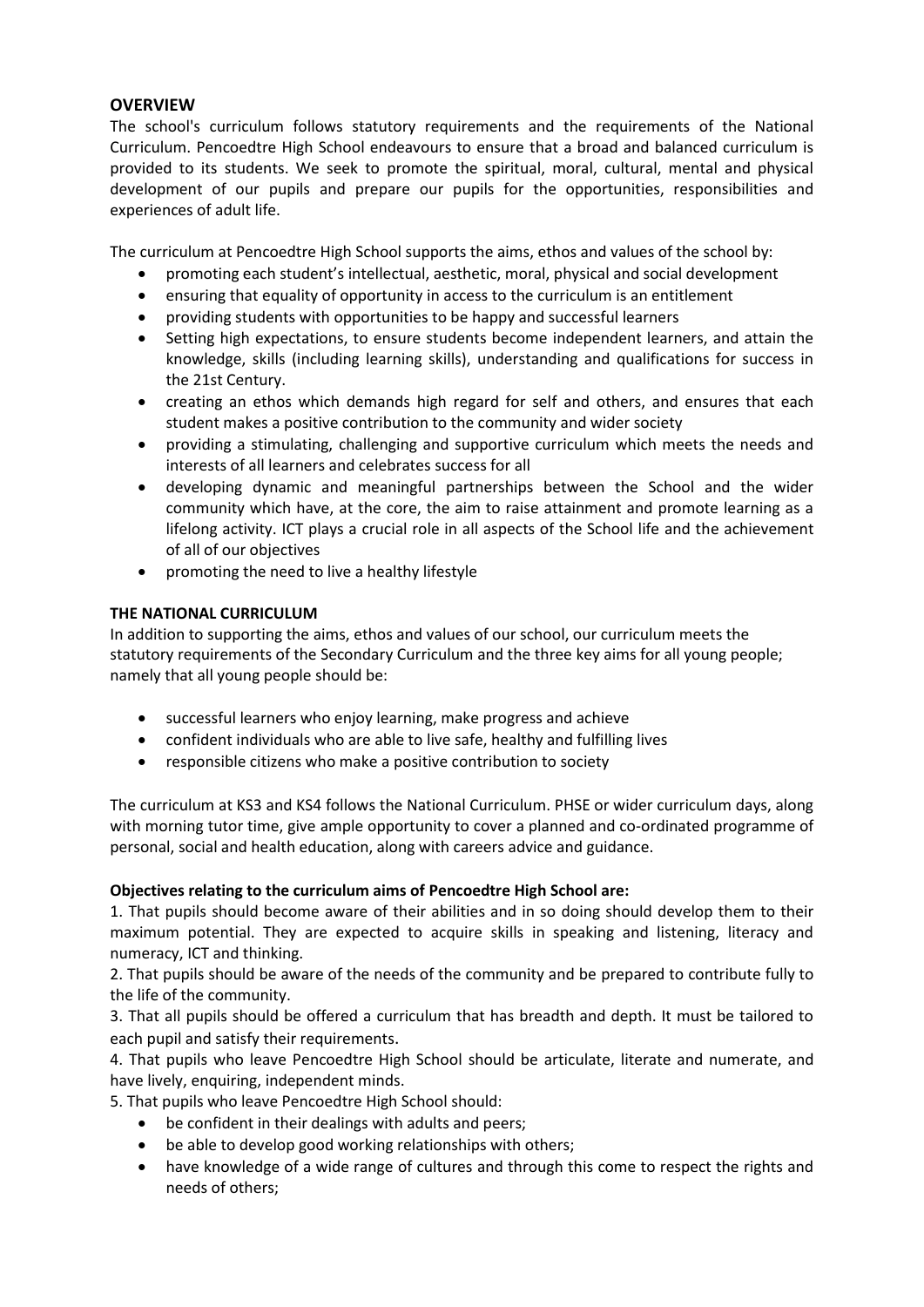- be able to make good moral judgements;
- have developed a sound appreciation of the need for learning that will last for the rest of their lives;
- be adaptable enough to react to the needs of a fast changing world.

6. Pupils are provided with personal, social, health and citizenship education reflects the school's aims and ethos.

7. There is effective careers guidance and a programme of enterprise education.

8. There are appropriate programmes of activity for pupils including a commitment to develop and personalise learning in formal and informal contexts.

## **CURRICULUM ORGANISATION**

Our taught curriculum is delivered through a two week timetable with each day divided into 5 teaching periods and form tutor time. The timing of the day is as follows:

| Period | <b>Time</b> |
|--------|-------------|
|        |             |
|        |             |
|        |             |
|        |             |
|        |             |
|        |             |
|        |             |
|        |             |

## **EQUAL OPPORTUNITIES**

Entry to all programmes of study is based on academic suitability and appropriateness, regardless of sex, race, disability, religion or belief.

Disabilities: In accordance with the statutory requirements the school aims to make the curriculum accessible to all pupils as far as is reasonably practicable.

## **DIFFERENTIATION**

A variety of differing teaching and learning methods and materials are used in all courses to suit pupils' different needs. A variety of student info such as access arrangements/ SEN type/ SEN need/ ethnic origin/ national Literacy and numeracy scores can be obtained via the Data Info sheets for each class on the school MIS and additional info where required may be obtained from the school SENCO or wellbeing dept. Staff are encouraged to use this information plan for individual student needs.

# **KEY STAGE 3**

The curriculum for Yrs 7&8 is as follows (with a scheduled programme for PHSE days across the year for all year groups, and tutor time to cover PHSE and wellbeing issues) it is based on a 50 lesson fortnight. We aim to prepare students for study at Key Stage 4 through an emphasis on the skills and knowledge required in Years 9, 10 and 11. The school has elected to offer a 3yr Ks4 programme starting Sept 2015 to increase the breadth of curriculum provision in Ks4.

|                         |      |      | <b>Yr 7 (hours)</b> |      |      |      | <b>Yr 8 (hours)</b> |      |      |      | <b>Yr 9 (hours)</b> |      |
|-------------------------|------|------|---------------------|------|------|------|---------------------|------|------|------|---------------------|------|
| <b>Subject</b>          | 2013 | 2014 | 2015                | 2016 | 2013 | 2014 | 2015                | 2016 | 2013 | 2014 | 2015                | 2016 |
| <b>English</b>          |      |      |                     |      |      |      |                     |      |      |      |                     |      |
| <b>English Literacy</b> |      |      |                     |      |      |      |                     |      |      |      |                     |      |
| <b>Mathematics</b>      |      |      |                     |      |      |      |                     |      |      |      |                     |      |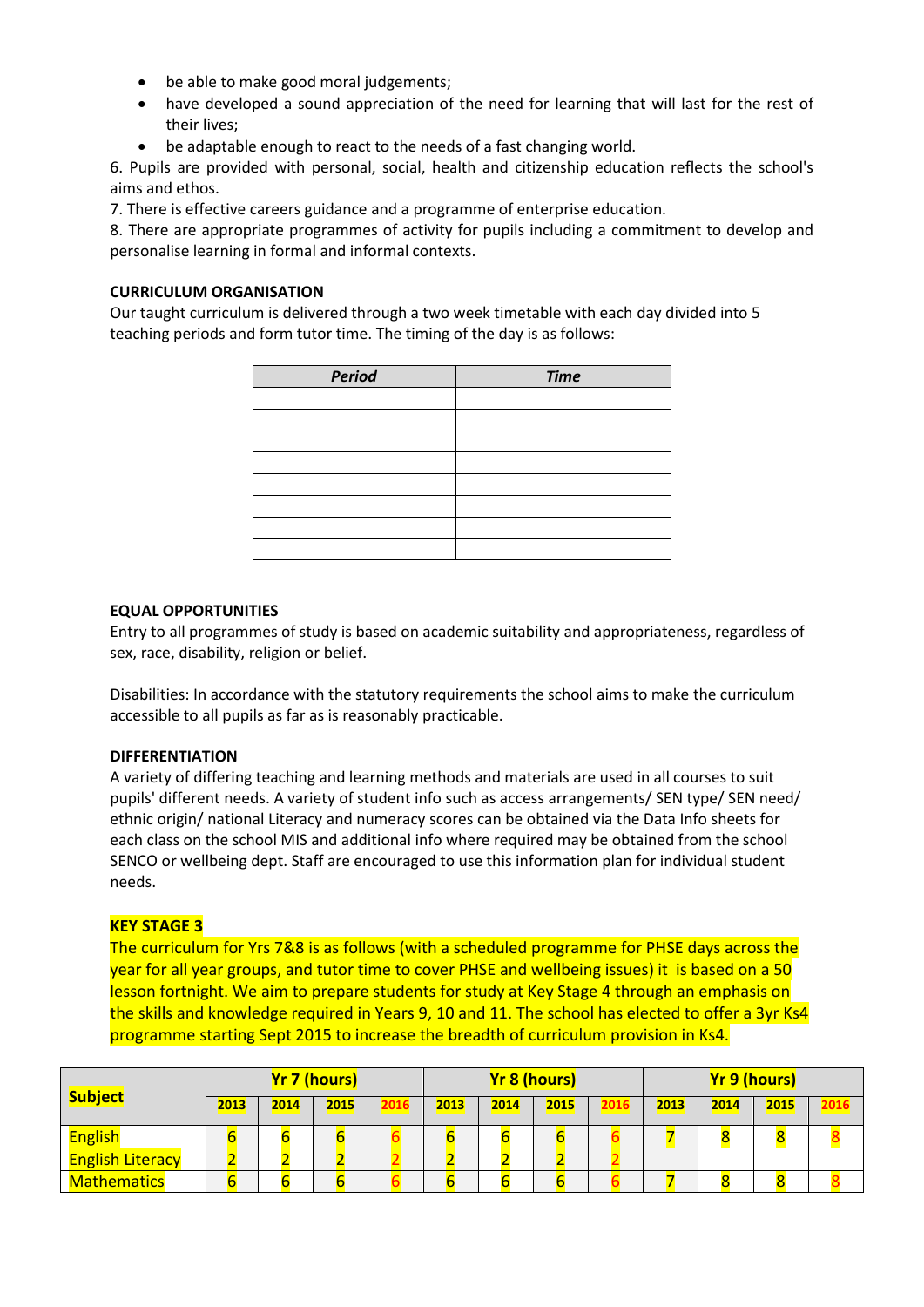| <b>Maths Numeracy</b>    | $\overline{2}$          | $\overline{\mathbf{2}}$ | $\overline{2}$          | 2              | $\overline{2}$          | $\overline{2}$          | $\overline{2}$          | $\overline{2}$          |                         |                         |                         |                         |
|--------------------------|-------------------------|-------------------------|-------------------------|----------------|-------------------------|-------------------------|-------------------------|-------------------------|-------------------------|-------------------------|-------------------------|-------------------------|
| <b>Science</b>           | $\overline{\mathbf{4}}$ | $\overline{\mathbf{4}}$ | $6\overline{6}$         | 6              | $6\overline{6}$         | $6\overline{6}$         | $6\overline{6}$         | $\overline{6}$          | $6\overline{6}$         | $6\overline{6}$         | 9                       | 9                       |
| Welsh                    | $\overline{\mathbf{3}}$ | $\overline{\mathbf{3}}$ | $\overline{\mathbf{3}}$ | 3              | $\overline{\mathbf{3}}$ | $\overline{\mathbf{3}}$ | $\overline{\mathbf{3}}$ | $\overline{\mathbf{3}}$ | $\overline{\mathbf{3}}$ | $\overline{\mathbf{3}}$ | $\overline{\mathbf{3}}$ | $\overline{\mathbf{3}}$ |
| <b>French</b>            | $\overline{\mathbf{3}}$ | $\overline{\mathbf{3}}$ | $\overline{\mathbf{3}}$ | 3              | $\overline{\mathbf{3}}$ | $\overline{\mathbf{3}}$ | $\overline{\mathbf{3}}$ | $\overline{\mathbf{3}}$ | $\overline{\mathbf{3}}$ | $\overline{\mathbf{3}}$ |                         |                         |
| German                   |                         |                         |                         |                |                         |                         |                         |                         |                         |                         |                         |                         |
| Geography                | $\overline{\mathbf{3}}$ | $\overline{\mathbf{3}}$ | $\overline{\mathbf{3}}$ | 3              | $\overline{\mathbf{3}}$ | $\overline{\mathbf{3}}$ | $\overline{\mathbf{3}}$ | $\overline{\mathbf{3}}$ | $\overline{\mathbf{3}}$ | $\overline{\mathbf{3}}$ |                         |                         |
| <b>History</b>           | $\overline{\mathbf{3}}$ | $\overline{\mathbf{3}}$ | $\overline{\mathbf{3}}$ | 3              | $\overline{\mathbf{3}}$ | $\overline{\mathbf{3}}$ | $\overline{\mathbf{3}}$ | $\overline{\mathbf{3}}$ | $\overline{\mathbf{3}}$ | $\overline{\mathbf{3}}$ |                         |                         |
| <b>Religious Studies</b> | $\overline{\mathbf{3}}$ | $\overline{\mathbf{3}}$ | $\overline{\mathbf{3}}$ | 3              | $\overline{\mathbf{3}}$ | $\overline{\mathbf{3}}$ | $\overline{\mathbf{3}}$ | $\overline{\mathbf{3}}$ | $\overline{\mathbf{3}}$ | 3                       | $\overline{\mathbf{4}}$ | $\overline{\mathbf{4}}$ |
| <b>ICT</b>               | $\overline{\mathbf{2}}$ | $\overline{\mathbf{2}}$ | $\overline{2}$          | $\overline{2}$ | $\overline{2}$          | $\overline{\mathbf{2}}$ | $\overline{2}$          | $\overline{2}$          | $\overline{2}$          | $\overline{\mathbf{2}}$ |                         |                         |
| Art                      | $\overline{2}$          | $\overline{\mathbf{2}}$ | $\overline{2}$          | $\overline{2}$ | $\overline{2}$          | $\overline{2}$          | $\overline{2}$          | $\overline{2}$          | $\overline{2}$          | $\overline{2}$          |                         |                         |
| <b>Drama</b>             | $\overline{\mathbf{1}}$ | $\overline{\mathbf{1}}$ | $\overline{\mathbf{1}}$ | $\overline{1}$ |                         |                         |                         |                         | $\overline{\mathbf{1}}$ |                         |                         |                         |
| <b>Music</b>             | $\overline{2}$          | $\overline{\mathbf{2}}$ | $\overline{2}$          | $\overline{2}$ | $\overline{2}$          | $\overline{2}$          | $\overline{2}$          | $\overline{2}$          | $\overline{2}$          | $\overline{\mathbf{2}}$ |                         |                         |
| <b>Key Skills</b>        | $\overline{2}$          | $\overline{\mathbf{2}}$ |                         |                |                         |                         |                         |                         | $\overline{\mathbf{1}}$ |                         |                         |                         |
| <b>PE</b>                | $\overline{\mathbf{3}}$ | $\overline{\mathbf{3}}$ | $\overline{\mathbf{3}}$ | 3              | $\overline{\mathbf{3}}$ | $\overline{\mathbf{3}}$ | $\overline{\mathbf{3}}$ | $\overline{\mathbf{3}}$ | $\overline{2}$          | $\overline{\mathbf{2}}$ | $\overline{\mathbf{2}}$ | $\overline{2}$          |
| Design &                 | $\overline{\mathbf{3}}$ | $\overline{\mathbf{3}}$ | $\overline{\mathbf{3}}$ | 3              | $\overline{\mathbf{4}}$ | $\overline{\mathbf{4}}$ | $\overline{\mathbf{3}}$ | $\overline{\mathbf{3}}$ | $\overline{\mathbf{4}}$ | $\overline{\mathbf{4}}$ |                         |                         |
| <b>Technology</b>        |                         |                         |                         |                |                         |                         |                         |                         |                         |                         |                         |                         |
| <b>Careers</b>           |                         |                         |                         |                |                         |                         | $\overline{\mathbf{1}}$ | $\mathbf{1}$            | $\overline{1}$          | $\overline{\mathbf{1}}$ |                         |                         |
| <b>Welsh Bacc</b>        |                         |                         |                         |                |                         |                         |                         |                         |                         |                         | $\overline{\mathbf{4}}$ | $\overline{\mathbf{4}}$ |
| <b>Option A</b>          |                         |                         |                         |                |                         |                         |                         |                         |                         |                         | $\overline{\mathbf{3}}$ | 3                       |
| <b>Option B</b>          |                         |                         |                         |                |                         |                         |                         |                         |                         |                         | $\overline{\mathbf{3}}$ | 3                       |
| <b>Option C</b>          |                         |                         |                         |                |                         |                         |                         |                         |                         |                         | $\overline{\mathbf{3}}$ | 3                       |
| <b>Option D</b>          |                         |                         |                         |                |                         |                         |                         |                         |                         |                         | $\overline{\mathbf{3}}$ | 3                       |
| <b>Total</b>             | 50                      | 50                      | 50                      | 50             | 50                      | 50                      | 50                      | 50                      | 50                      | 50                      | 50                      | 50                      |

*PE is delivered as a separate block in yr7 and 8 to facilitate the opportunities for staff to swap student groupings depending on the activity being undertaken in the scheme of work. The Technology timetable is scheduled to work on a carousel in Yrs7-8 allowing specialist teachers to deliver the KS3 DT curriculum.*

*Yr8 have access to dedicated Careers lessons to help prepare for Ks4 Options choices* 

In addition to the formal taught timetable, students have the opportunity to take part in specific learning activities organised throughout the school year which take the place of normal lessons. This will involve field trips, concerts, guidance sessions, citizenship, extra-curricular activities and "Enrichment Week" (in June/ July) which includes blocked sessions which develop skills in enterprise, sport, IT, RE and life-skills.

## **KEY STAGE 4**

The curriculum in Years 9, 10 and 11 gives students choices for KS4 studies but within an overall framework that ensures they enjoy a broad and balanced education including the Welsh Baccalaureate. All students follow a common core of subjects and supplement this with option choices. A structured guidance programme ensures that option choices meet the needs of the individual student as far as possible.

In Yr9, 10 & 11 students follow a core curriculum of GCSEs (or equivalent) in English Literature and Language, Mathematics, Science , Full course RS, Short course/ Full Course Welsh, Wbac. along with core PE (non-examined). A programme in Careers is accessed through Curriculum Enrichment events.

The support the move to a 3Yr Ks4 the curriculum has been revised with the resultant curricular provision.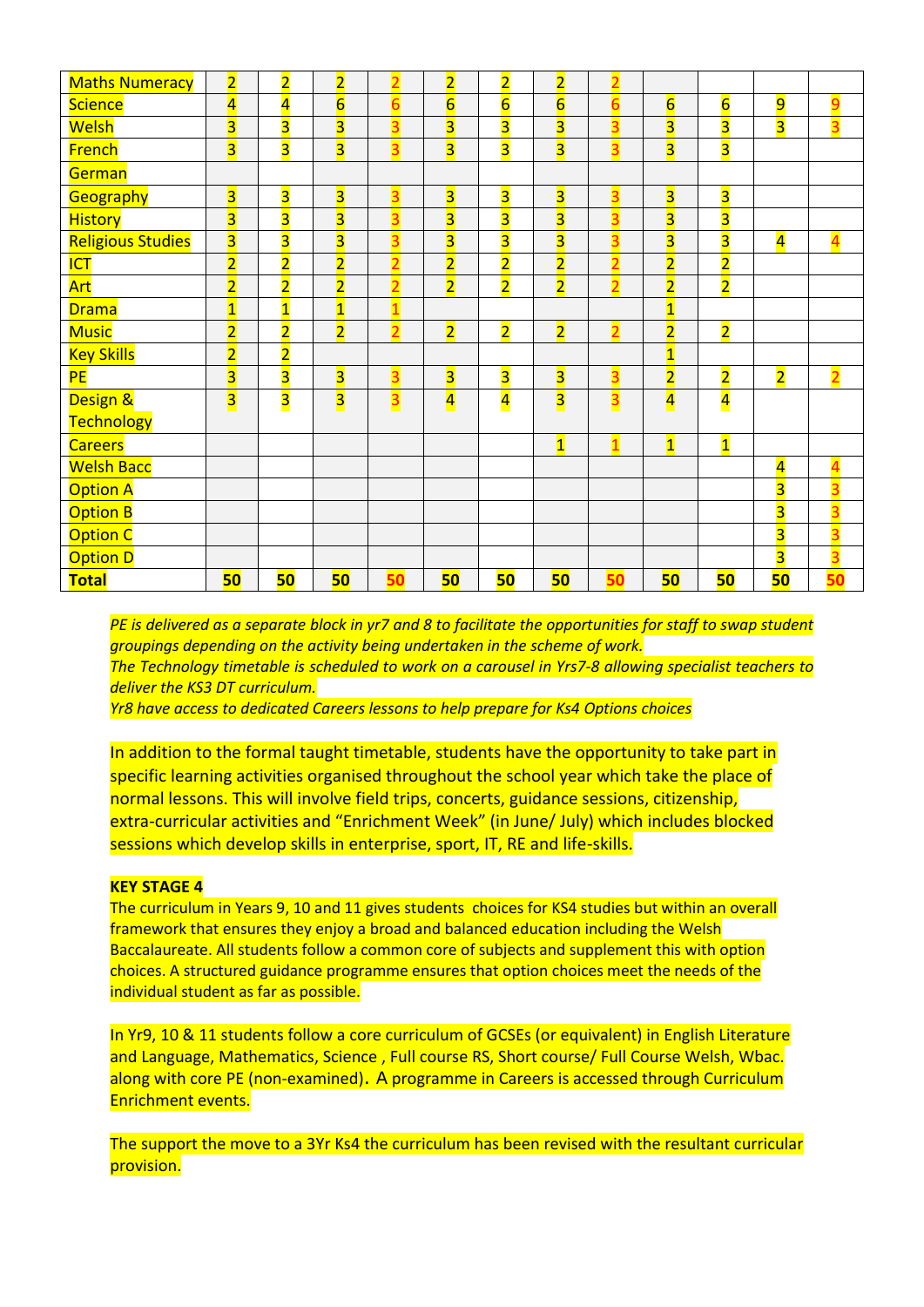|                           | 2012                    | 2013                          | 2014                    |                         | 2015                    |                         | 2016                    |                         |                         |
|---------------------------|-------------------------|-------------------------------|-------------------------|-------------------------|-------------------------|-------------------------|-------------------------|-------------------------|-------------------------|
| <b>KS4 Curriculum</b>     |                         | <b>Yr 10 &amp; 11 (hours)</b> |                         | Yr9                     | Yr11<br><b>Yr10</b>     |                         |                         | <b>Yr10</b>             | <b>Y11</b>              |
| <b>English</b>            | $6\overline{6}$         | $\overline{\mathbf{8}}$       | $\overline{\mathbf{8}}$ | $\overline{\mathbf{8}}$ | $\overline{\mathbf{8}}$ | $\overline{\mathbf{8}}$ | $\overline{\mathbf{8}}$ | $\overline{\mathbf{8}}$ | $\overline{\mathbf{8}}$ |
| <b>Mathematics</b>        | $\overline{6}$          | 7                             | 7                       | $\overline{\mathbf{8}}$ | $\overline{\mathbf{8}}$ |                         | $\overline{\mathbf{8}}$ | $\overline{\mathbf{8}}$ | 8                       |
| <b>Science</b>            | 10                      | 10                            | 10                      | $\overline{9}$          | $\overline{9}$          | 10                      | $\overline{9}$          | $\overline{9}$          | 9                       |
| <b>Option A</b>           | $6\overline{6}$         | $\overline{\mathbf{5}}$       | 5                       | 3                       | 5                       | 5                       | 3                       | $\overline{\mathbf{4}}$ | 5                       |
| <b>Option B</b>           | $6\overline{6}$         | 5                             | 5                       | 3                       | $\overline{\mathbf{5}}$ | 5                       | 3                       | $\overline{\mathbf{4}}$ | 5                       |
| <b>Option C</b>           | $6\overline{6}$         | $\overline{\mathbf{5}}$       | 5                       | $\overline{\mathbf{3}}$ | 5                       | $\overline{\mathbf{5}}$ | $\overline{\mathbf{3}}$ | $\overline{\mathbf{4}}$ | 5                       |
| <b>Option D</b>           |                         |                               |                         | $\overline{\mathbf{3}}$ |                         |                         | $\overline{\mathbf{3}}$ | $\overline{\mathbf{4}}$ |                         |
| <b>Information Tech.</b>  | $\overline{\mathbf{3}}$ | $\overline{\mathbf{3}}$       | $\overline{\mathbf{3}}$ |                         |                         | $\overline{\mathbf{3}}$ |                         |                         |                         |
| <b>Religious Studies</b>  | $\overline{2}$          | $\overline{2}$                | $\overline{2}$          | 4                       | 3                       | $\overline{2}$          | $\overline{\mathbf{4}}$ | $\overline{2}$          | 3                       |
| <b>Welsh</b>              | $\overline{2}$          | $\overline{2}$                | $\overline{2}$          | 3                       | $\overline{2}$          | $\overline{\mathbf{2}}$ | 3                       | $\overline{2}$          | $\overline{2}$          |
| <b>Physical Education</b> | $\overline{2}$          | $\overline{2}$                | $\overline{2}$          | $\overline{2}$          | $\overline{\mathbf{2}}$ | 2                       | $\overline{\mathbf{2}}$ | $\overline{2}$          | $\overline{2}$          |
| <b>Careers</b>            | $\overline{\mathbf{1}}$ | $\overline{1}$                | $\overline{\mathbf{1}}$ |                         |                         | 1                       |                         |                         |                         |
| <b>Wbac</b>               |                         |                               |                         | 4                       | $\overline{\mathbf{3}}$ |                         | $\overline{\mathbf{4}}$ | $\overline{\mathbf{3}}$ | 3                       |
| <b>Total</b>              | 50                      | 50                            | 50                      | 50                      | 50                      | 50                      | 50                      | 50                      | 50                      |

# For Yr9

In the Welsh Bac Cluster Groups 9L and 9U have 3 welsh Bac lessons and 4 Welsh lessons. This is to enable students in these groups to be entered for Full Course Welsh GCSE.

# For Current Yr11

**Pathway 1**- The significant majority of students study via pathway 1and remain on the school site for all lessons.

**Pathway 2** -Some students elect to follow a more vocationally orientated route, pathway 2 caters for this. Students attend courses that are taught away from the school itself. These offsite courses are listed below.

- Military Preparation
- **Construction**
- Electrical & Mechanical Engineering
- **Hair and Beauty**
- Motor Vehicle Mechanics

These courses involve students going to Barry College, or other locations, from school on a weekly basis through Years9, 10 and 11. The teaching will be provided by outside specialists, and the courses can all lead to nationally recognised vocational qualifications at Level 2 (equivalent to GCSE).

All Ks4 Students study the core subjects of Maths, English, Science, Welsh,RS, Welsh Bacc plus a non exam core PE. Students then have the opprtunity to choose from a range of subject studies (dependant on availability / validity via QIW) and are guided in year 8 to select options from the following:

| <b>GCSE Art &amp; Design</b> | <b>GCSE Catering</b> |  |
|------------------------------|----------------------|--|
| <b>GCSE Art Photography</b>  | <b>GCSE Drama</b>    |  |
| <b>GCSE Art Textiles</b>     | <b>GCSE French</b>   |  |
| <b>GCSE Business Studies</b> | <b>GCSE German</b>   |  |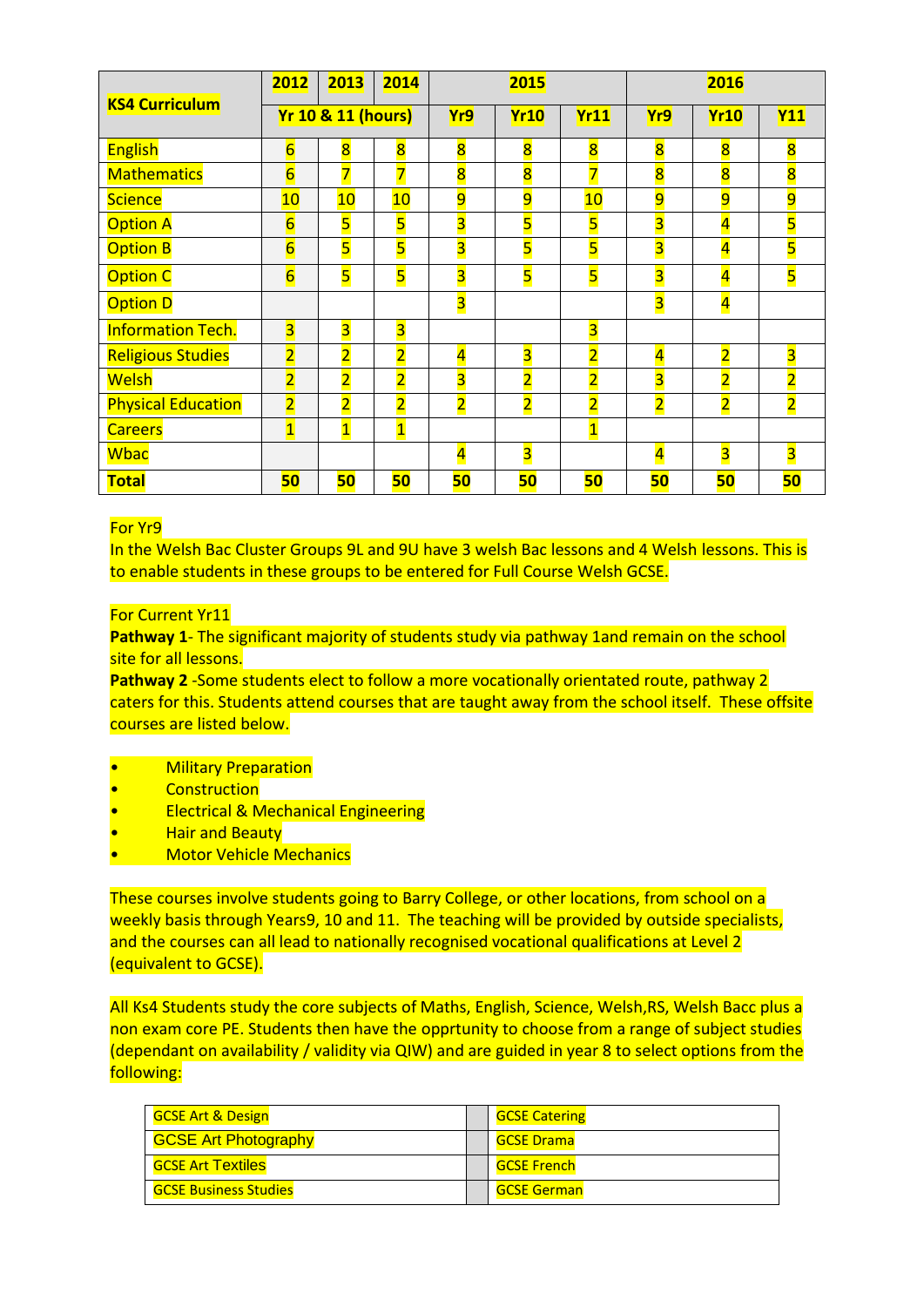| <b>Level 2 BTEC Health and Social Care</b> | <b>GCSE Geography</b>      |
|--------------------------------------------|----------------------------|
| Level 2 WJEC Sport                         | <b>GCSE History</b>        |
| <b>GCSE Child Development</b>              | <b>GCSE IT</b>             |
| <b>GCSE Catering</b>                       | Level 2 IT Multimedia      |
| <b>GCSE DT Graphic Products</b>            | <b>GCSE / Btec Music</b>   |
| <b>GCSE DT Systems &amp; Control</b>       | <b>GCSE PE</b>             |
| <b>GCSE DT Product Design</b>              | <b>GCSE Sociology</b>      |
|                                            | <b>GCSE Triple Science</b> |

Option blocks are formed based upon the student choices, staffing availability and sufficient numbers to run a particular course. Students are given a choice of options (within the limits of 4 Option choice columns) but guidance is given to ensure that courses are appropriate and the curriculum is broad and balanced. Prior to choosing their options all Year 9 students undertake a guidance programme in Yr8 which includes taster sessions, parents' evenings and an individual interview with a senior member of staff before making their final choice. Courses are studied until the end of Year 11.

In addition, careers guidance, enterprise and citizenship are taught within the guidance programme, through subjects and/or as part of specific days and enrichment week throughout the year. All of our Key Stage 4 students have the opportunity to have experience of the world of work through our work related programmes with Careers Wales co-ordinated by our Key Stage 4 Careers coordinator and Wellbeing Dept.

## **Post 16 (Key Stage 5)**

Prior to choosing their options all Year 11 students follow a similar programme to Yr8 pupils and undertake a designed guidance programme which includes taster sessions, parents' evenings and an individual interview with a senior member of staff as part of making their final choice. Our sixth form prospectus provides information about the courses available to students, the entry requirements, and the support available to help students progress through the sixth form and on to their chosen destination.

The post-16 curriculum is designed to ensure progression from Year 11 and on to university, further education, training or employment.

| <b>Typical Level 3 Programme</b> |                     |                     |  |  |  |
|----------------------------------|---------------------|---------------------|--|--|--|
| <b>Subject</b>                   | <b>Yr12 (Hours)</b> | <b>Yr13 (Hours)</b> |  |  |  |
| <b>Welsh Bac</b>                 |                     |                     |  |  |  |
| Option column A                  |                     |                     |  |  |  |
| <b>Option column B</b>           |                     |                     |  |  |  |
| Option column C                  |                     |                     |  |  |  |
| Option column D                  |                     |                     |  |  |  |
| <b>Option column E</b>           |                     |                     |  |  |  |
| <b>Total</b>                     |                     | 48                  |  |  |  |

We have a broad Key Stage 5 Curriculum on offer, including BTEC courses and a variety of full A levels. The subjects on offer include:

| AS/ A Level Art            | <b>AS/ A Level English</b> | <b>AS/ A Level Maths</b>     | <b>AS/ A Level Religious</b> |
|----------------------------|----------------------------|------------------------------|------------------------------|
|                            | Literature                 | <b>Statistics</b>            | <b>Studies</b>               |
| <b>Btec L3 Applied</b>     | AS/ A Level French         | <b>AS/ A Level Further</b>   | <b>AS/ A Level Sociology</b> |
| Science                    |                            | <b>Maths</b>                 |                              |
| <b>AS/ A Level Biology</b> | <b>AS/ A Level German</b>  | <b>AS/ A Level Nutrition</b> | AS/ A Level Art              |
|                            |                            |                              | <b>Textiles</b>              |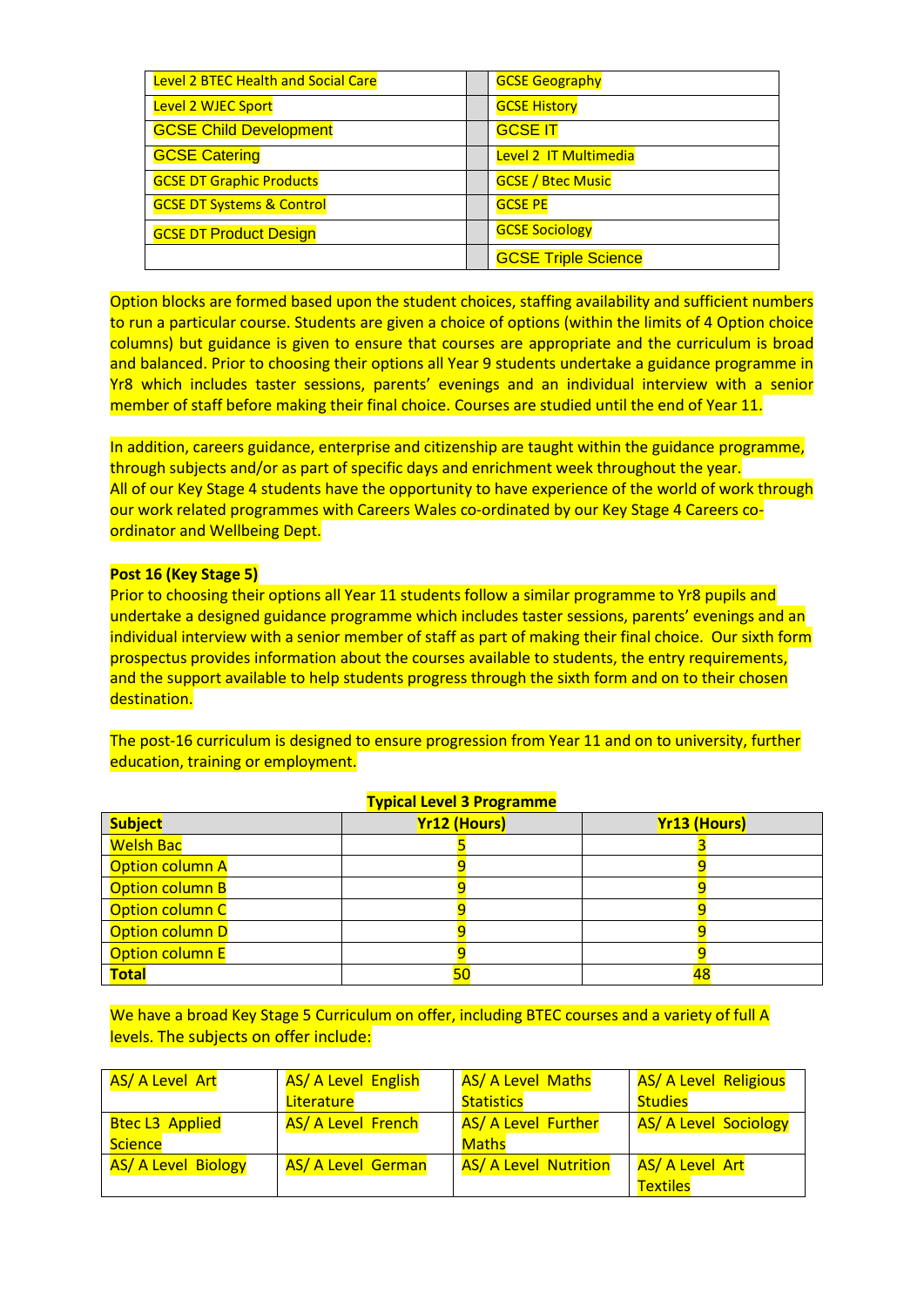| <b>Btec L3 Sport</b>            | <b>AS/ A Level</b>       | <b>OCR ICT Level 3</b>     | <b>AS/ A Level Theatre</b>    |
|---------------------------------|--------------------------|----------------------------|-------------------------------|
|                                 | Geography                |                            | <b>Studies</b>                |
| <b>AS/ A Level Business</b>     | AS/ A Level History      | <b>AS/ A Level PE</b>      | AS/ A Level Welsh             |
| <b>Studies</b>                  |                          |                            |                               |
| <b>AS/ A level Health &amp;</b> | <b>AS/ A Level IT</b>    | <b>AS/ A Level Physics</b> | <b>AS Level Media Studies</b> |
| <b>Social Care</b>              |                          |                            |                               |
| <b>AS/ A Level Chemistry</b>    | <b>AS/ A Level Music</b> | <b>AS/ A Level Product</b> | <b>Resits in GCSE are</b>     |
|                                 |                          | <b>Design</b>              | offered in Maths and          |
| <b>AS/ A Level English</b>      | <b>AS/ A Level Maths</b> | <b>AS/ A Level</b>         | <b>English</b>                |
| Lang/Lit                        |                          | <b>Psychology</b>          |                               |

Typical entry requirements for Yr12: 5 A\*- C at GCSE or equivalent. Most subjects insist on a minimum of a C in their subject, although there are exceptions where the Leader of Learning may allow entry to a course with C grades in similar subjects where theirs was not taken as a GCSE.

Entry requirements for Yr13: A minimum of an E grade at AS (with any exception at the discretion of the Leader of Learning).

Students study either three or four AS levels (or equivalencies) normally in year 12. In addition we also run the Welsh Baccalaureate as a key component of our sixth form Curriculum- this is a mandatory subject study area for nearly all students (only those students with 5A\*-A GCSE's who elect to study 4 A levels can elect to opt out of the Wbac).

In year 13 some students will reduce their A levels to three or in some cases 2 (through agreement with the head of Sixth Form). In the sixth form AS and A level options subjects are given 9 hours a fortnight.

Option blocks A-E are formed based upon the student choices, staffing availability and sufficient numbers to run a particular course. In recent years for selective students/ subject combinations the school has developed some collaboration with Cowbridge Comprehensive School and local colleges to devise discrete solutions to facilitate student choices e.g. the study of Frencch or German.

# **ADDITIONAL CURRICULUM INFORMATION**

# **DISAPPLICATION**

In accordance with the law, the school has the right to respond to individual needs by modifying the National Curriculum programmes, or disapplying the National Curriculum for the duration of Key Stage 4, to:

- allow a pupil to participate in extended work-related learning;
- allow a pupil with individual strengths to emphasise a particular curriculum area; and
- allow a pupil making significantly less progress than other pupils of his/her age to consolidate his/her learning and progress across the curriculum.

Decisions about any of the above will only be made after discussion with the pupil and parent.

## **RELIGIOUS EDUCATION**

Religious Education is available to all pupils in line with statutory requirements. Parents have the right to withdraw their children from religious education.

## *Collective Worship*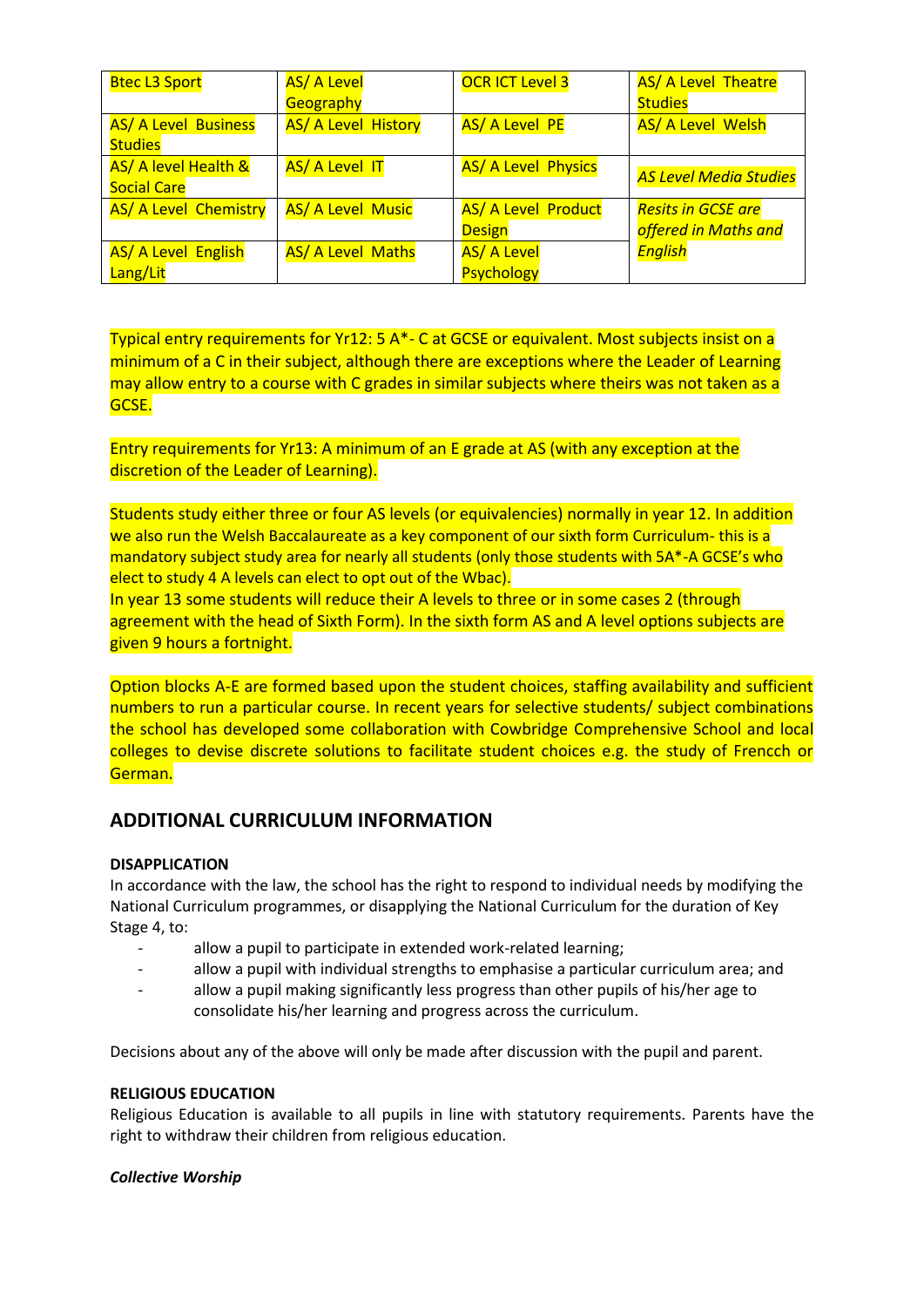All pupils from Yr7 –Yr11 are expected to take part in daily collective worship. The worship is mainly of a broadly Christian character, but it is not distinctive of a particular Christian denomination.

From 2006 Sixth Formers have been enabled by legislation to make their own decisions about attending collective worship but a assembly schedule is planned for.

The school has a programme of collective worship involving whole-school assemblies on a rota, and tutor group assemblies over the 2 week cycle- details of this are available in the school handbook.

Parents have a right to withdraw their children from acts of collective worship. Parents should inform the Head in writing if they wish to withdraw their child from collective worship.

#### **SEX EDUCATION**

The school provides sex education in the basic curriculum for all pupils, in which pupils are encouraged and guided by moral principles and taught to recognise the value of family life.

A full statement of the school's sex education policy is available to parents. It has regard for the government's guidance in Sex and Relationship Education Guidance (circular 11/02).

In accordance with the law the biological aspects of human reproduction remain compulsory for all pupils, but parents may withdraw their children from any other part of the sex education provided without giving reasons.

#### **POLITICAL EDUCATION**

The promotion of partisan political views in the teaching of any subject in the school is forbidden by law. Political issues are introduced in a number of courses and are presented in a balanced manner.

#### **PE AND GAMES**

All pupils from yr7-11 are expected to take part in the school's Physical Education and Games programme. Pupils can only be excused from PE and Games lessons for medical reasons, for which a note from a parent will suffice in the first instance, or other reasons agreed with the school. Prolonged periods of exemption must be supported by a medical certificate from an appropriate practitioner. Where students are excused for short or long periods of time, they are expected to accompany the normal class and undertake appropriate coaching or work related tasks.

#### **EXTRA-CURRICULAR ACTIVITIES**

The school has a wide and varied programme of cultural and sporting activities that take place outside the formal curriculum including accessing a 5x60 programme. All pupils have opportunities to take part in the provision.

#### **HOMEWORK**

The school expects homework to be set – see Policy

#### **SPECIAL EDUCATIONAL NEEDS**

The school has a special educational needs policy for statemented and non-statemented pupils. The school will determine the appropriate courses in consultation with the parents.

#### **CONCERNS AND COMPLAINTS**

Parents who have concerns about any aspect of the curriculum should discuss these in the first instance with the Wellbeing Dept.

If the issue is not resolved parents should make an official complaint in writing to the Head.